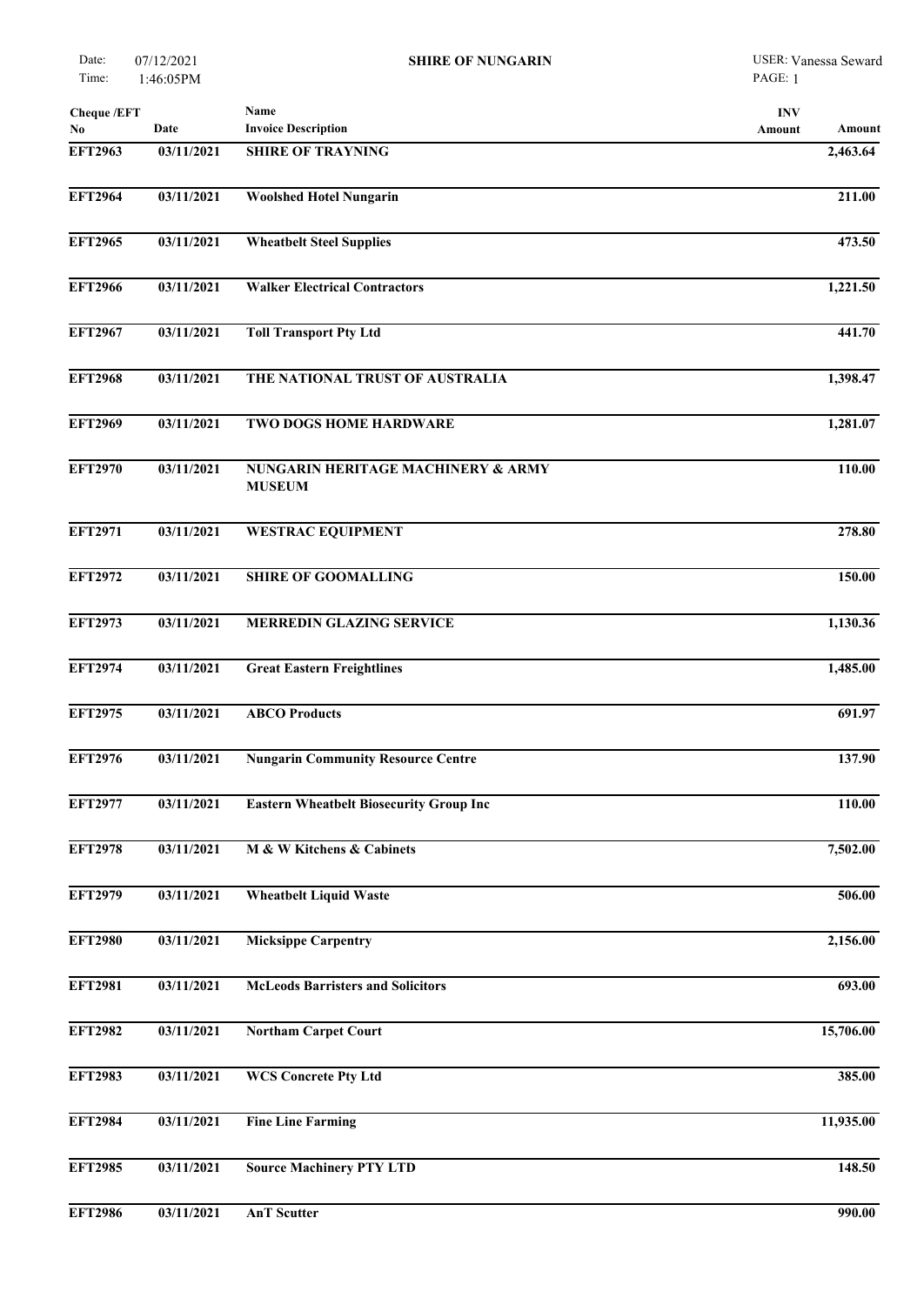| Cheque /EFT<br>No | Date       | Name<br><b>Invoice Description</b>                    | <b>INV</b><br>Amount<br>Amount |
|-------------------|------------|-------------------------------------------------------|--------------------------------|
| <b>EFT2987</b>    | 03/11/2021 | <b>GARY CHARLES COUMBE</b>                            | 183.33                         |
| <b>EFT2988</b>    | 03/11/2021 | <b>Materials Consultants P/L</b>                      | 231.00                         |
| <b>EFT2989</b>    | 03/11/2021 | <b>IT VISION</b>                                      | 3,291.75                       |
| <b>EFT2990</b>    | 03/11/2021 | RENIRA EILEEN O'CONNELL                               | 374.40                         |
| <b>EFT2991</b>    | 03/11/2021 | TWO DOGS HOME HARDWARE                                | 157.20                         |
| <b>EFT2992</b>    | 03/11/2021 | <b>KERRY LORELLE DAYMAN</b>                           | 119.20                         |
| <b>EFT2993</b>    | 03/11/2021 | <b>Nungarin Community Resource Centre</b>             | 9.00                           |
| <b>EFT2994</b>    | 03/11/2021 | <b>Bunnings Group Limited</b>                         | 3,559.93                       |
| <b>EFT2995</b>    | 03/11/2021 | <b>BF &amp; JD Atkins</b>                             | 51,917.25                      |
| <b>EFT2996</b>    | 03/11/2021 | Pippa de Lacy                                         | 478.93                         |
| <b>EFT2997</b>    | 03/11/2021 | <b>Jason Davis</b>                                    | 100.00                         |
| <b>EFT2998</b>    | 03/11/2021 | <b>Bill Lee</b>                                       | 100.00                         |
| <b>EFT2999</b>    | 03/11/2021 | <b>Michael Caughey</b>                                | $\overline{140.00}$            |
| <b>EFT3000</b>    | 03/11/2021 | <b>WESTRAC EQUIPMENT</b>                              | 16.39                          |
| <b>EFT3001</b>    | 03/11/2021 | <b>Kellerberrin Community Resource Centre</b>         | 950.00                         |
| <b>EFT3002</b>    | 03/11/2021 | <b>Wheatbelt Refrigeration &amp; Air-Conditioning</b> | 9,119.73                       |
| <b>EFT3003</b>    | 03/11/2021 | <b>Michael Stewart Security Services</b>              | 78.00                          |
| <b>EFT3004</b>    | 03/11/2021 | <b>Seek Limited</b>                                   | 313.50                         |
| <b>EFT3005</b>    | 03/11/2021 | <b>Crystal Clear Aquatics</b>                         | 11,806.67                      |
| <b>EFT3006</b>    | 04/11/2021 | Pipeco WA                                             | 248.32                         |
| <b>EFT3007</b>    | 05/11/2021 | <b>RON BATEMAN &amp; CO</b>                           | 532.44                         |
| <b>EFT3008</b>    | 05/11/2021 | <b>SIGMA CHEMICALS</b>                                | 3,248.62                       |
| <b>EFT3009</b>    | 05/11/2021 | <b>Nungarin Community Resource Centre</b>             | 201.00                         |
| <b>EFT3010</b>    | 05/11/2021 | <b>MUKA TYRE MART</b>                                 | 1,879.00                       |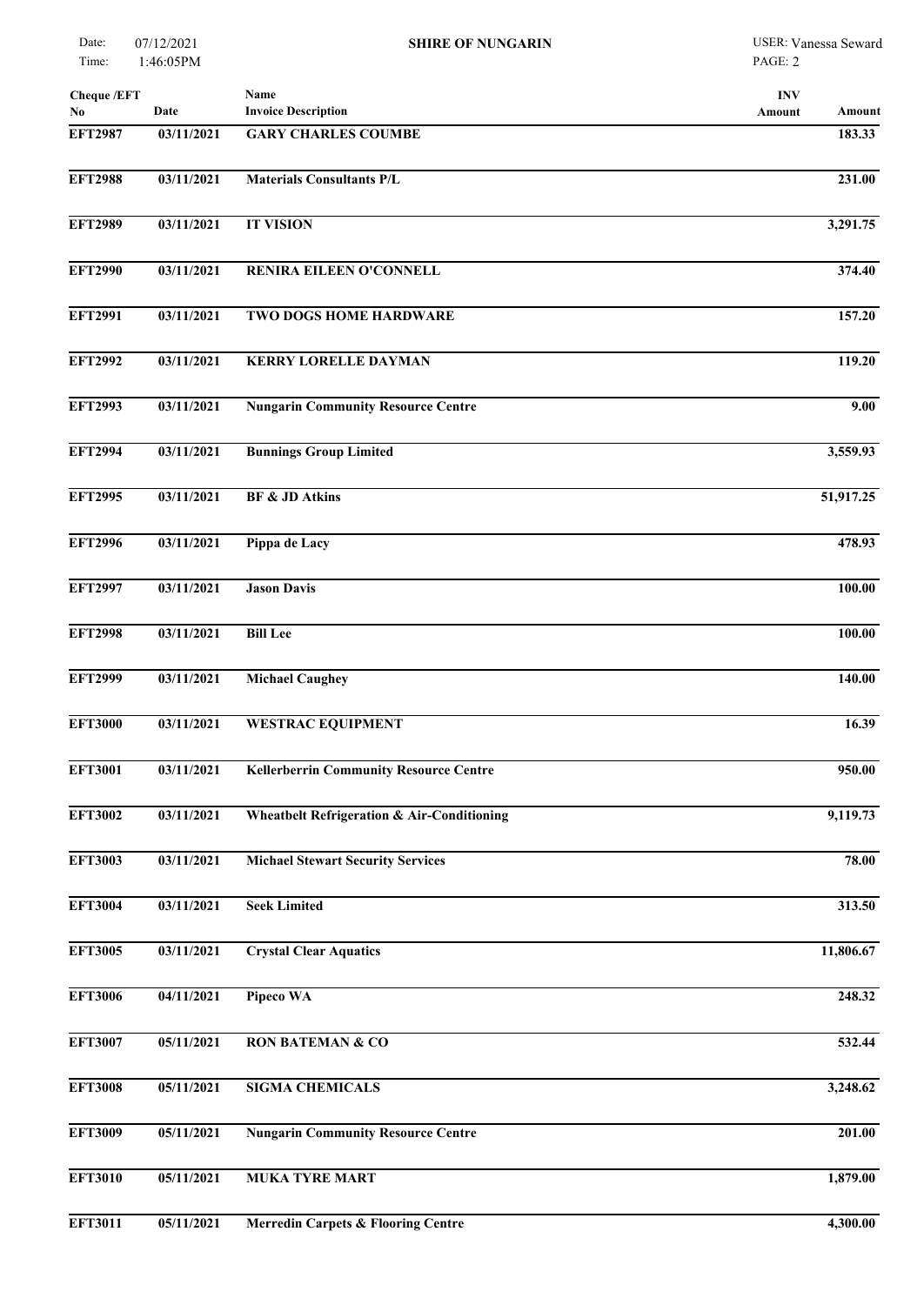| <b>Cheque /EFT</b> |            | Name                                            | <b>INV</b>       |
|--------------------|------------|-------------------------------------------------|------------------|
| No                 | Date       | <b>Invoice Description</b>                      | Amount<br>Amount |
| <b>EFT3011</b>     | 05/11/2021 | <b>Merredin Carpets &amp; Flooring Centre</b>   | 4,300.00         |
| <b>EFT3012</b>     | 05/11/2021 | <b>Great Eastern Freightlines</b>               | 660.00           |
| <b>EFT3013</b>     | 05/11/2021 | <b>Adam Jason Eksanow</b>                       | 450.00           |
| <b>EFT3014</b>     | 11/11/2021 | <b>ROSS'S DIESEL SERVICE</b>                    | 998.01           |
| <b>EFT3015</b>     | 11/11/2021 | <b>Merredin Carpets &amp; Flooring Centre</b>   | 3,900.00         |
| <b>EFT3016</b>     | 11/11/2021 | <b>Wheatbelt Office &amp; Business Machines</b> | 166.29           |
| <b>EFT3017</b>     | 11/11/2021 | <b>Molivi Construction Pty Ltd</b>              | 56,866.81        |
| <b>EFT3018</b>     | 11/11/2021 | Wa Contract Ranger Service Pty Ltd              | 445.50           |
| <b>EFT3019</b>     | 11/11/2021 | <b>Woods Of The West</b>                        | 90.00            |
| <b>EFT3020</b>     | 11/11/2021 | <b>Peter Carlyon</b>                            | 50.00            |
| <b>EFT3021</b>     | 11/11/2021 | <b>Toll Transport Pty Ltd</b>                   | 45.02            |
| <b>EFT3022</b>     | 11/11/2021 | <b>RURAL WATER COUNCIL</b>                      | 300.00           |
| <b>EFT3023</b>     | 11/11/2021 | WA LOCAL GOVERNMENT ASSOCIATION                 | 600.00           |
| <b>EFT3024</b>     | 11/11/2021 | MUKINBUDIN STEEL FABRICATION                    | 159.50           |
| <b>EFT3025</b>     | 11/11/2021 | <b>Bunnings Group Limited</b>                   | 63.52            |
| <b>EFT3026</b>     | 11/11/2021 | <b>Great Southern Fuel Supplies</b>             | 579.36           |
| <b>EFT3027</b>     | 22/11/2021 | <b>SHIRE OF TRAYNING</b>                        | 288.44           |
| <b>EFT3028</b>     | 22/11/2021 | <b>GARY CHARLES COUMBE</b>                      | 322.93           |
| <b>EFT3029</b>     | 22/11/2021 | <b>BOC GASES</b>                                | 29.46            |
| <b>EFT3030</b>     | 22/11/2021 | RENIRA EILEEN O'CONNELL                         | 278.00           |
| <b>EFT3031</b>     | 22/11/2021 | <b>EASTERN DISTRICTS PANEL BEATERS</b>          | 1,982.38         |
| <b>EFT3032</b>     | 22/11/2021 | PERFECT COMPUTER SOLUTIONS                      | 212.50           |
| <b>EFT3033</b>     | 22/11/2021 | <b>KERRY LORELLE DAYMAN</b>                     | 268.40           |
| <b>EFT3034</b>     | 22/11/2021 | <b>Great Eastern Freightlines</b>               | 388.48           |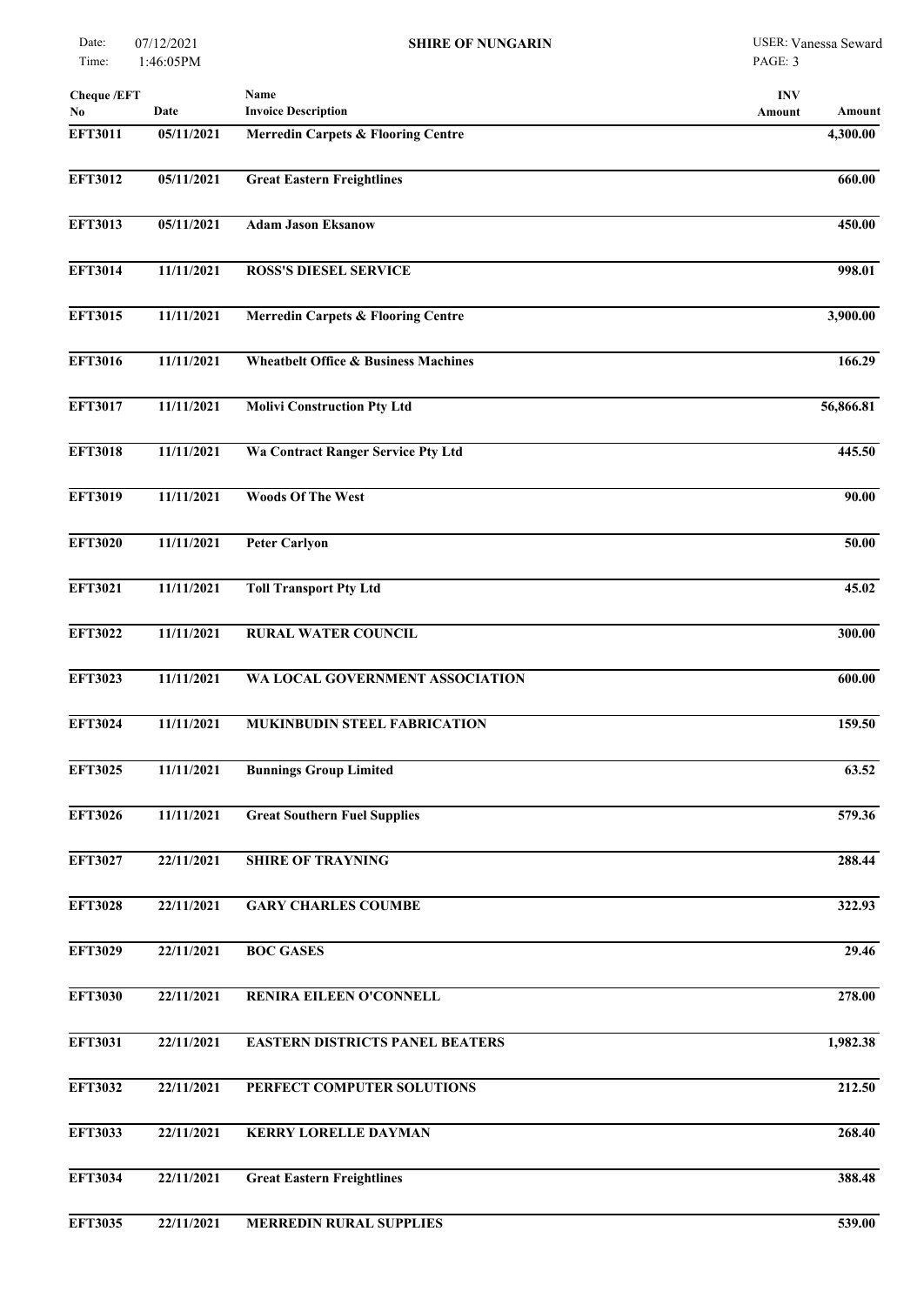| Date:<br>Time:            | 07/12/2021<br>1:46:05PM | <b>SHIRE OF NUNGARIN</b>                            | USER: Vanessa Seward<br>PAGE: 4 |
|---------------------------|-------------------------|-----------------------------------------------------|---------------------------------|
| <b>Cheque /EFT</b><br>No. | Date                    | Name<br><b>Invoice Description</b>                  | <b>INV</b><br>Amount<br>Amount  |
| <b>EFT3035</b>            | 22/11/2021              | <b>MERREDIN RURAL SUPPLIES</b>                      | 539.00                          |
| <b>EFT3036</b>            | 22/11/2021              | <b>Nungarin Community Resource Centre</b>           | 273.12                          |
| <b>EFT3037</b>            | 22/11/2021              | Pippa de Lacy                                       | $\overline{516.13}$             |
| <b>EFT3038</b>            | 22/11/2021              | <b>Jason Davis</b>                                  | 150.00                          |
| <b>EFT3039</b>            | 22/11/2021              | <b>Bill Lee</b>                                     | 150.00                          |
| <b>EFT3040</b>            | 22/11/2021              | Wheatbelt Refrigeration & Air-Conditioning          | 5,976.74                        |
| <b>EFT3041</b>            | 22/11/2021              | <b>Walker Electrical Contractors</b>                | 1,859.55                        |
| <b>EFT3042</b>            | 22/11/2021              | <b>Palm Plumbing</b>                                | 501.60                          |
| <b>EFT3043</b>            | 22/11/2021              | <b>Nosh Catering</b>                                | 792.00                          |
| <b>EFT3044</b>            | 22/11/2021              | Pestex Co                                           | 13,354.50                       |
| <b>EFT3045</b>            | 22/11/2021              | <b>JCB Construction Equipment Australia</b>         | 94,204.00                       |
| <b>EFT3046</b>            | 22/11/2021              | <b>Michael Caughey</b>                              | 270.00                          |
| <b>EFT3047</b>            | 22/11/2021              | <b>Midland Sand and Soil Supplies</b>               | 3,370.00                        |
| <b>EFT3048</b>            | 24/11/2021              | NUNGARIN HERITAGE MACHINERY & ARMY<br><b>MUSEUM</b> | 18,000.00                       |
| 16869                     | 03/11/2021              | <b>SHIRE OF NUNGARIN</b>                            | 843.60                          |
| 16870                     | 03/11/2021              | <b>SYNERGY</b>                                      | 1,638.20                        |
| 16871                     | 03/11/2021              | <b>Department Of Transport Plate Section</b>        | 200.00                          |
| 16872                     | 03/11/2021              | <b>RAC BusinessWise</b>                             | 198.00                          |
| 16873                     | 05/11/2021              | <b>SYNERGY</b>                                      | 830.13                          |
| 16874                     | 05/11/2021              | <b>KLEENHEAT GAS</b>                                | 1,490.26                        |
| 16875                     | 11/11/2021              | <b>WATER CORPORATION</b>                            | 89.90                           |
| 16876                     | 22/11/2021              | <b>SHIRE OF NUNGARIN</b>                            | 481.85                          |
| 16877                     | 22/11/2021              | <b>SYNERGY</b>                                      | 1,002.58                        |
| DD8393.1                  | 10/11/2021              | <b>Aware Super</b>                                  | 2,355.31                        |
| DD8393.2                  | 10/11/2021              | <b>BT</b> Super for Life                            | 281.65                          |